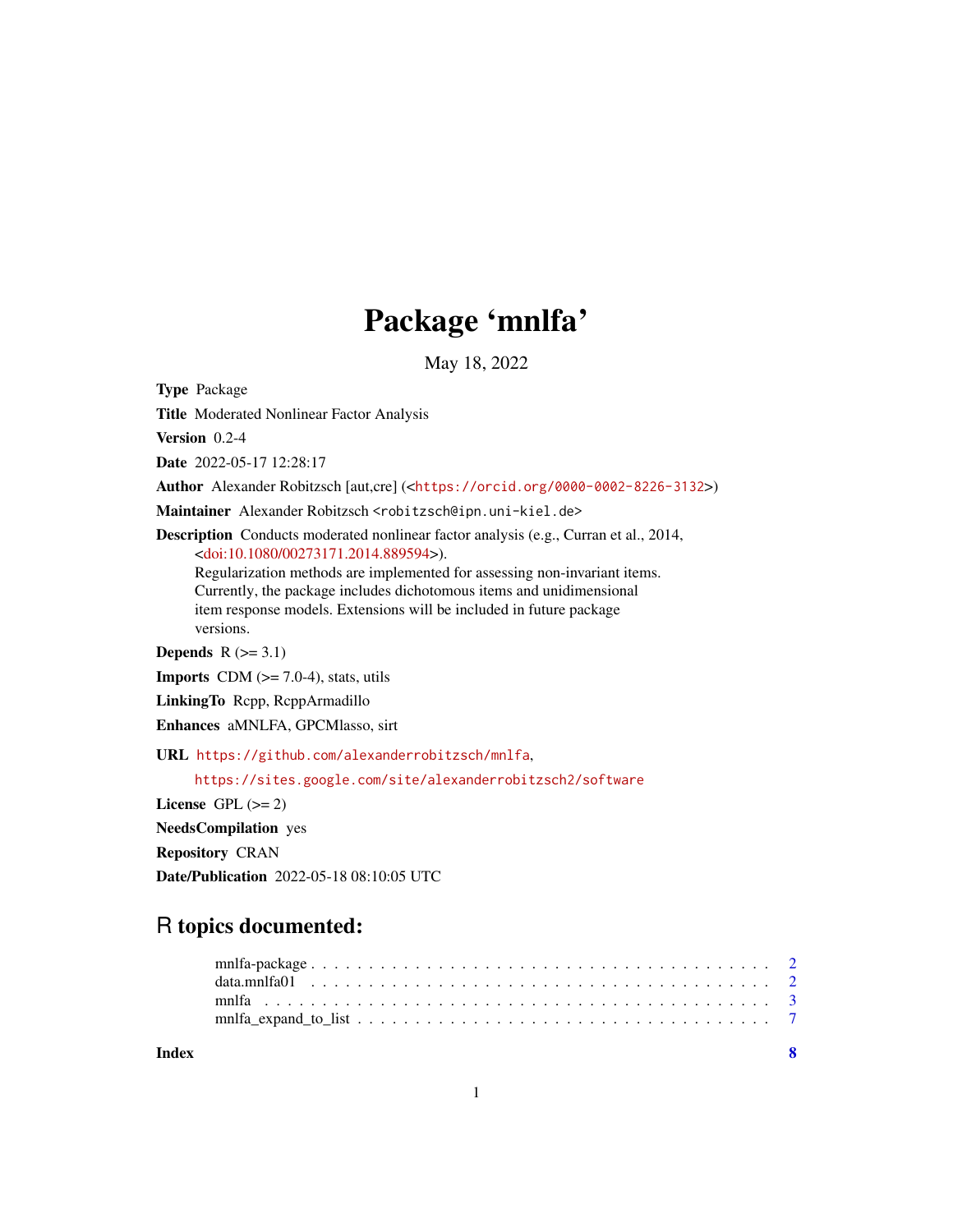<span id="page-1-0"></span>

#### **Description**

Conducts moderated nonlinear factor analysis (e.g., Curran et al., 2014, <doi:10.1080/00273171.2014.889594>). Regularization methods are implemented for assessing non-invariant items. Currently, the package includes dichotomous items and unidimensional item response models. Extensions will be included in future package versions.

#### Author(s)

Alexander Robitzsch [aut,cre] (<https://orcid.org/0000-0002-8226-3132>)

Maintainer: Alexander Robitzsch <robitzsch@ipn.uni-kiel.de>

#### References

Curran, P. J., McGinley, J. S., Bauer, D. J., Hussong, A. M., Burns, A., Chassin, L., Sher, K., & Zucker, R. (2014). A moderated nonlinear factor model for the development of commensurate measures in integrative data analysis. *Multivariate Behavioral Research, 49*(3), 214-231. http://dx.doi.org/10.1080/00273171.2014.889594

data.mnlfa01 *Example Datasets for* mnlfa *Package*

#### **Description**

Example datasets for mnlfa package.

#### Usage

data(data.mnlfa01)

#### Format

• data.mnlfa01

A data frame with 1000 observations for 12 items and 2 covariates.

'data.frame': 1000 obs. of 14 variables: \$ female: num 0.5 -0.5 0.5 -0.5 0.5 -0.5 0.5 -0.5 0.5 -0.5 ...  $$ age: num 0.79 0.36 0.22 0.79 0.22 -0.34 -0.76 -0.06 0.22 0.65 ...$  $$ II : int 1111111011...$ \$ I2 : int 0 0 1 1 1 0 1 1 1 1 ... \$ I3 : int 10 10 0 10 1 1 1 ... \$ I4 : int 1001101101... \$ I5 : int 1 0 0 0 0 1 1 0 0 1 ...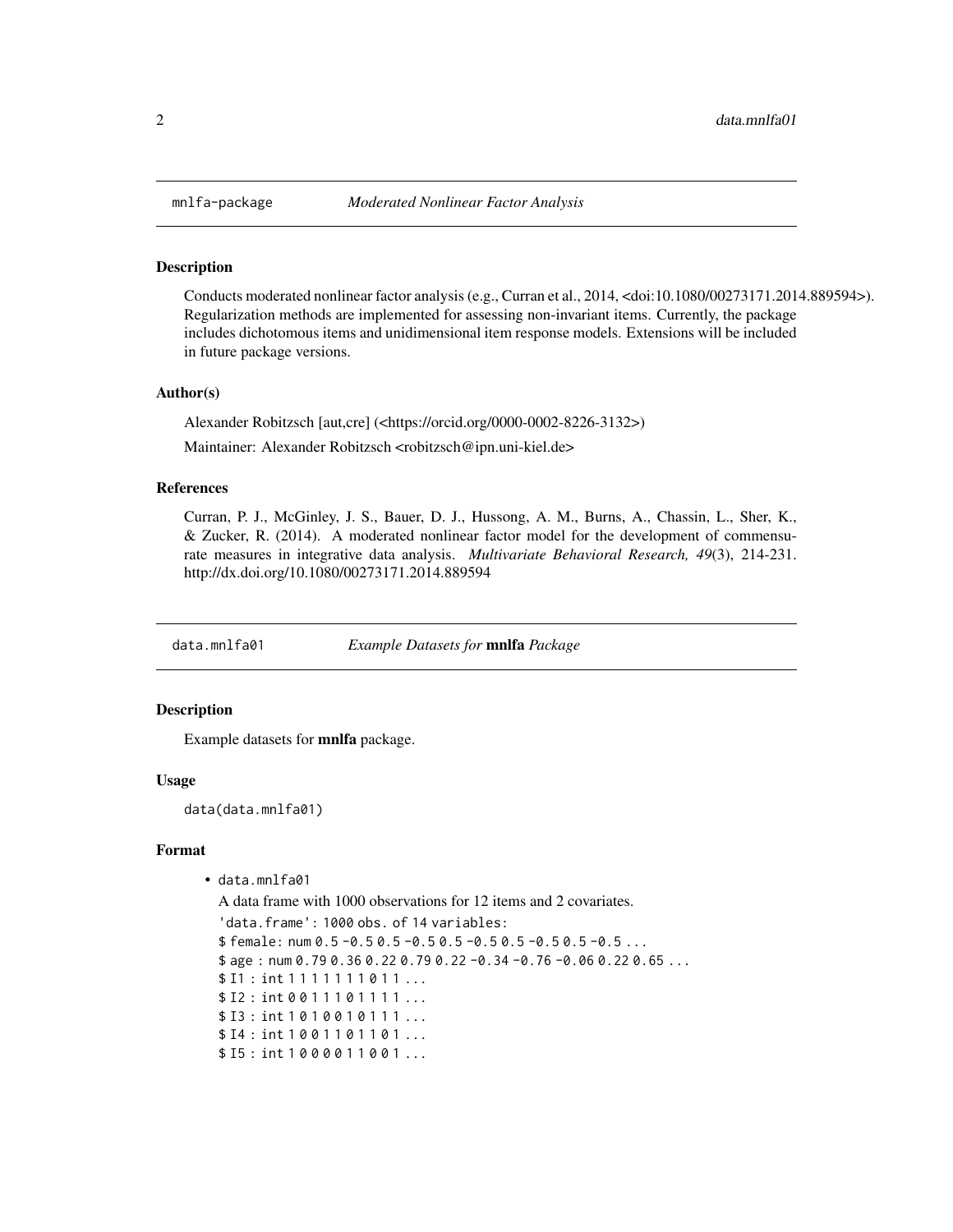#### <span id="page-2-0"></span>mnlfa 3

```
$ I6: int 1011101001...
$ I7 : int 10 1 1 0 1 1 1 1 1 1 ...
$ I8: int 0 0 1 0 1 0 1 1 1 1 ...
$ I9 : int 1 0 0 1 1 0 0 0 1 0 ...
$ I10 : int 0 0 0 0 0 0 0 0 0 1 ...
$ I11 : int 0 0 1 0 0 0 0 0 0 1 ...
$ I12 : int 0 0 0 0 0 1 1 0 1 0 ...
```
mnlfa *Moderated Nonlinear Factor Analysis*

#### Description

General function for conducting moderated nonlinear factor analysis (Curran et al., 2014). Item slopes and item intercepts can be modeled as functions of person covariates.

Parameter regularization is allowed. For categorical covariates, group lasso can be used for regularization.

#### Usage

```
mnlfa(dat, items, item_type="2PL", formula_int=~1, formula_slo=~1, formula_mean=~0,
  formula_sd=~0, theta=NULL, parm_list_init=NULL, parm_trait_init=NULL, prior_init=NULL,
  regular_lam=c(0, 0), regular_type=c("none", "none"), maxit=1000, msteps=4, conv=1e-05,
   conv_mstep=1e-04, h=1e-04, parms_regular_types=NULL, parms_regular_lam=NULL,
   parms_iterations=NULL, center_parms=NULL, center_max_iter=6, L_max=.07,
   verbose=TRUE)
```

```
## S3 method for class 'mnlfa'
summary(object, file=NULL, ...)
```
#### Arguments

| dat             | Data frame with item responses                                                              |
|-----------------|---------------------------------------------------------------------------------------------|
| items           | Vector containing item names                                                                |
| item_type       | String or vector of item types. Currently, only item types "1PL" or "2PL" can<br>be chosen. |
| formula_int     | String or list with formula for item intercepts                                             |
| formula_slo     | String or list with formula for item slopes                                                 |
| formula_mean    | Formula for mean of the trait distribution                                                  |
| formula sd      | Formula for standard deviation of the trait distribution                                    |
| theta           | Grid of $\theta$ values used for approximation of normally distributed trait                |
|                 | parm_list_init Optional list of initial item parameters                                     |
| parm_trait_init |                                                                                             |
|                 |                                                                                             |

Optional list of initial parameters for trait distribution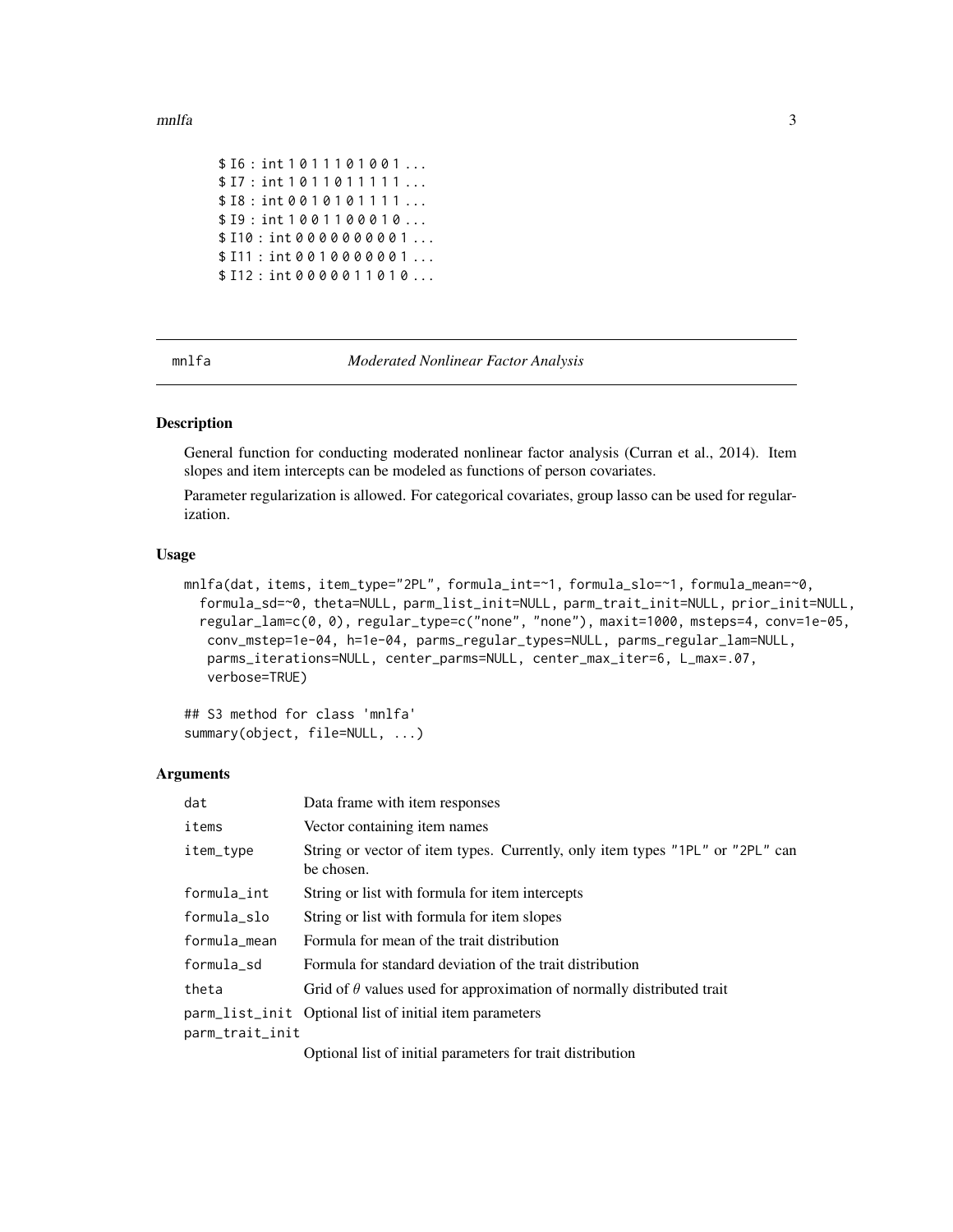| prior_init          | Optional matrix of prior distribution for persons                                                            |  |  |
|---------------------|--------------------------------------------------------------------------------------------------------------|--|--|
| regular_lam         | Vector of length two containing two general regularization parameters for item<br>intercepts and item slopes |  |  |
| regular_type        | Type of regularization method. Can be "none", "lasso", "scad" or "mcp".                                      |  |  |
| maxit               | Maximum number of iterations                                                                                 |  |  |
| msteps              | Maximum number of M-steps                                                                                    |  |  |
| conv                | Convergence criterion with respect to parameters                                                             |  |  |
| conv_mstep          | Convergence criterion in M-step                                                                              |  |  |
| h                   | Numerical differentiation parameter                                                                          |  |  |
| parms_regular_types |                                                                                                              |  |  |
|                     | Optional list containing parameter specific regularization types                                             |  |  |
| parms_regular_lam   |                                                                                                              |  |  |
|                     | Optional list containing parameter specific regularization parameters                                        |  |  |
| parms_iterations    |                                                                                                              |  |  |
|                     | Optional list containing sequence of parameter indices used for updating                                     |  |  |
| center_parms        | Optional list indicating which parameters should be centered during initial iter-<br>ations.                 |  |  |
| center_max_iter     |                                                                                                              |  |  |
|                     | Maximum number of iterations in which parameters should be centered.                                         |  |  |
| $L_{max}$           | Majorization parameter used in regularization                                                                |  |  |
| verbose             | Logical indicating whether output should be printed                                                          |  |  |
| object              | Object of class mnlfa                                                                                        |  |  |
| file                | Optional file name                                                                                           |  |  |
| $\cdots$            | Further arguments to be passed                                                                               |  |  |

#### Details

The moderated factor analysis model for dichotomous responses defined as

$$
P(X_{pi} = 1 | \theta_p) = invlogit(a_{pi} \theta_p - b_{pi})
$$

The trait distribution  $\theta_p \sim N(\mu_p, \sigma_p^2)$  allows a latent regression of person covariates on the mean with  $\mu_p = X_p \gamma$  (to be specified in formula\_mean) and the logarithm of the standard deviation  $\log \sigma_p = Z_p \delta$  (to be specified in formula\_sd). Item intercepts and item slopes can be moderated by person covariates, i.e.  $a_{pi} = W_{pi} \alpha_i$  and  $b_{pi} = V_{pi} \beta_i$ . Regularization on (some of) the  $\alpha_i$  or  $\beta_i$ parameters is allowed.

The model is estimated using an EM algorithm with the coordinate descent method during the M-step (Sun et al., 2016).

#### Value

List with model results including

| item  | Summary table for item parameters  |
|-------|------------------------------------|
| trait | Summary table for trait parameters |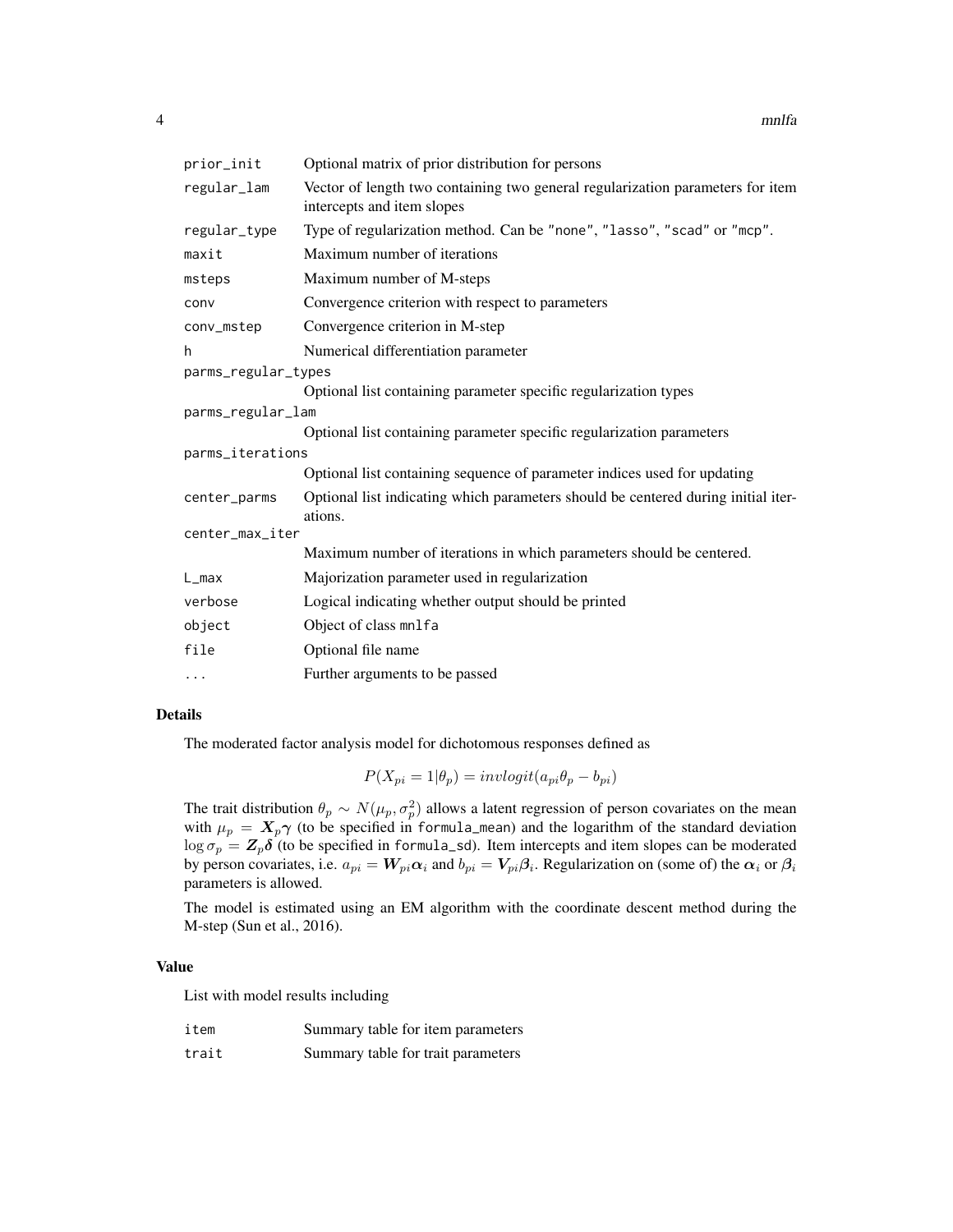#### mnlfa **5**

#### References

Curran, P. J., McGinley, J. S., Bauer, D. J., Hussong, A. M., Burns, A., Chassin, L., Sher, K., & Zucker, R. (2014). A moderated nonlinear factor model for the development of commensurate measures in integrative data analysis. *Multivariate Behavioral Research, 49*(3), 214-231. http://dx.doi.org/10.1080/00273171.2014.889594

Sun, J., Chen, Y., Liu, J., Ying, Z., & Xin, T. (2016). Latent variable selection for multidimensional item response theory models via L1 regularization. *Psychometrika, 81*(4), 921-939. https://doi.org/10.1007/s11336-016-9529-6

#### See Also

See also the aMNLFA package for automatized moderated nonlinear factor analysis which provides convenient wrapper functions for automized analysis in the *Mplus* software.

See the GPCMlasso package for the regularized generalized partial credit model.

#### Examples

formula\_mean <- ~female + age

```
#############################################################################
# EXAMPLE 1: Dichotomous data, 1PL model
#############################################################################
data(data.mnlfa01, package="mnlfa")
dat <- data.mnlfa01
# extract items from dataset
items <- grep("I[0-9]", colnames(dat), value=TRUE)
I <- length(items)
# maximum number of iterations (use only few iterations for the only purpose of
# providing CRAN checks)
maxit < -10#***** Model 1: 1PL model without moderating parameters and without covariates for traits
# no covariates for trait
formula_mean <- ~0
formula_sd \leftarrow ~1
# no item covariates
formula_int <- ~1
formula_slo <- ~1
mod1 <- mnlfa::mnlfa( dat=dat, items, item_type="1PL", formula_int=formula_int,
             formula_slo=formula_slo, formula_mean=formula_mean, formula_sd=formula_sd,
             maxit=maxit )
summary(mod1)
#***** Model 2: 1PL model without moderating parameters and with covariates for traits
# covariates for trait
```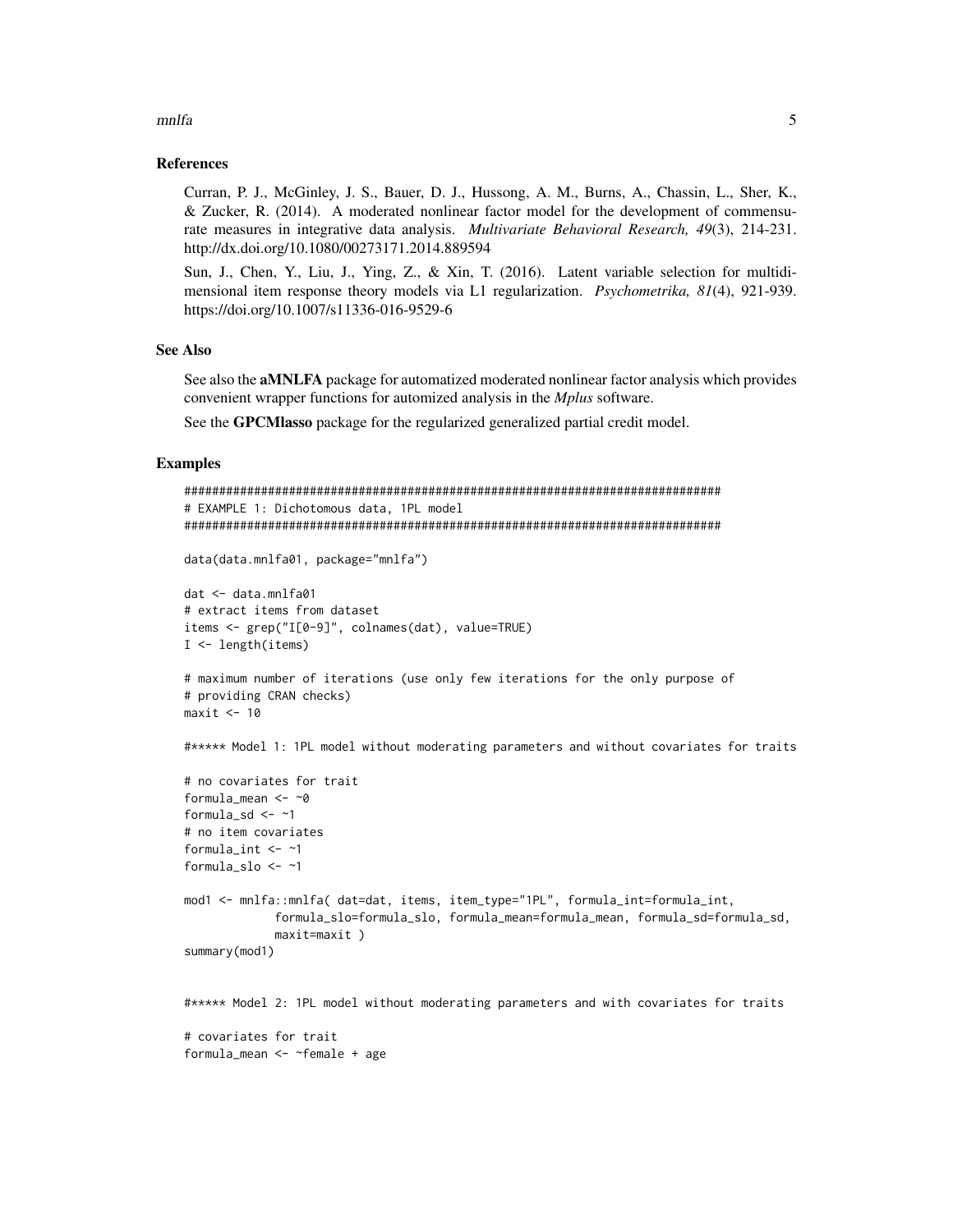```
formula_sd <- ~1
mod2 <- mnlfa::mnlfa( dat=dat, items, item_type="1PL", formula_int=formula_int,
             formula_slo=formula_slo, formula_mean=formula_mean, formula_sd=formula_sd)
summary(mod2)
#***** Model 3: 1PL model with moderating parameters and with covariates for traits
#*** Regularization method 'mcp'
# covariates for trait
formula_mean <- ~female + age
formula_sd \leftarrow ~1
# moderation effects for items
formula_int <- ~1+female+age
formula_slo <- ~1
# center parameters for female and age in initial iterations for improving convergence
center_parms <- list( rep(2,I), rep(3,I) )
# regularization parameters for item intercept and item slope, respectively
regular_lam <- c(.06, .25)
regular_type <- c("mcp","none")
mod3 <- mnlfa::mnlfa( dat=dat, items, item_type="1PL", formula_int=formula_int,
            formula_slo=formula_slo, formula_mean=formula_mean, formula_sd=formula_sd,
         center_parms=center_parms, regular_lam=regular_lam, regular_type=regular_type )
summary(mod3)
#***** Model 4: 1PL model with selected moderated item parameters
#* trait distribution
formula_mean <- ~0+female+age
formula_sd <- ~1
#* formulas for item intercepts
formula_int <- ~1
formula_int <- mnlfa::mnlfa_expand_to_list(x=formula_int, names_list=items)
mod\_items \leftarrow c(4,5,6,7)for (ii in mod_items){
    formula_int[[ii]] <- ~1+female+age
}
formula_slo <- ~1
mod4 <- mnlfa::mnlfa( dat=dat, items, item_type="1PL", formula_int=formula_int,
              formula_slo=formula_slo, formula_mean=formula_mean, formula_sd=formula_sd)
mod4$item
mod4$trait
summary(mod4)
```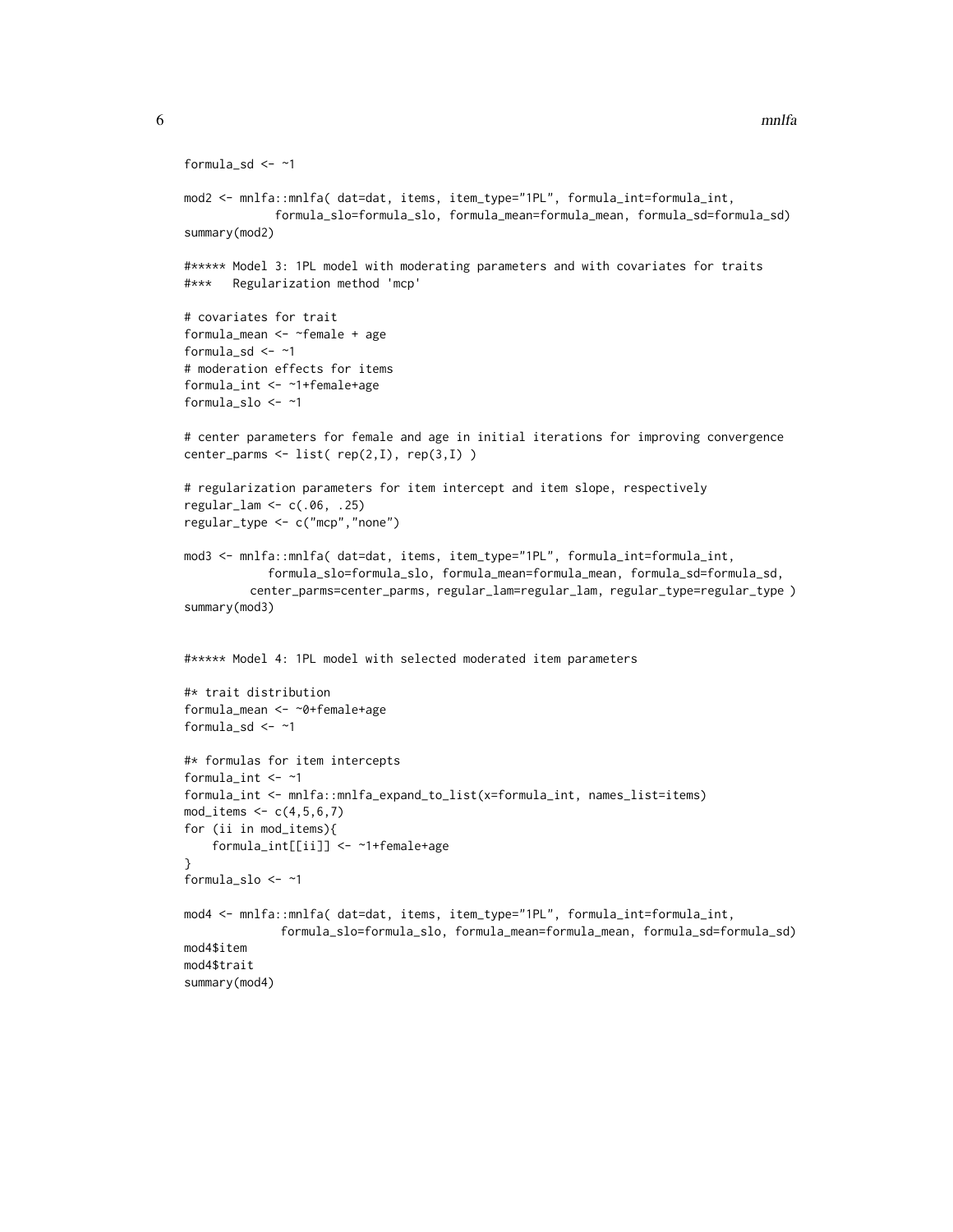<span id="page-6-0"></span>mnlfa\_expand\_to\_list *Expands Input Into a List*

#### Description

Expands an input into a list.

#### Usage

mnlfa\_expand\_to\_list(x, names\_list)

#### Arguments

| X          | An R object       |  |
|------------|-------------------|--|
| names_list | Names of the list |  |

#### Value

A list

#### Examples

```
#############################################################################
# EXAMPLE 1: Test example
#############################################################################
```

```
formula_int <- ~1+female+age
items <- paste0("I",1:12)
formula_int <- mnlfa::mnlfa_expand_to_list(x=formula_int, names_list=items)
formula_int[[1]] \leftarrow ~0
```